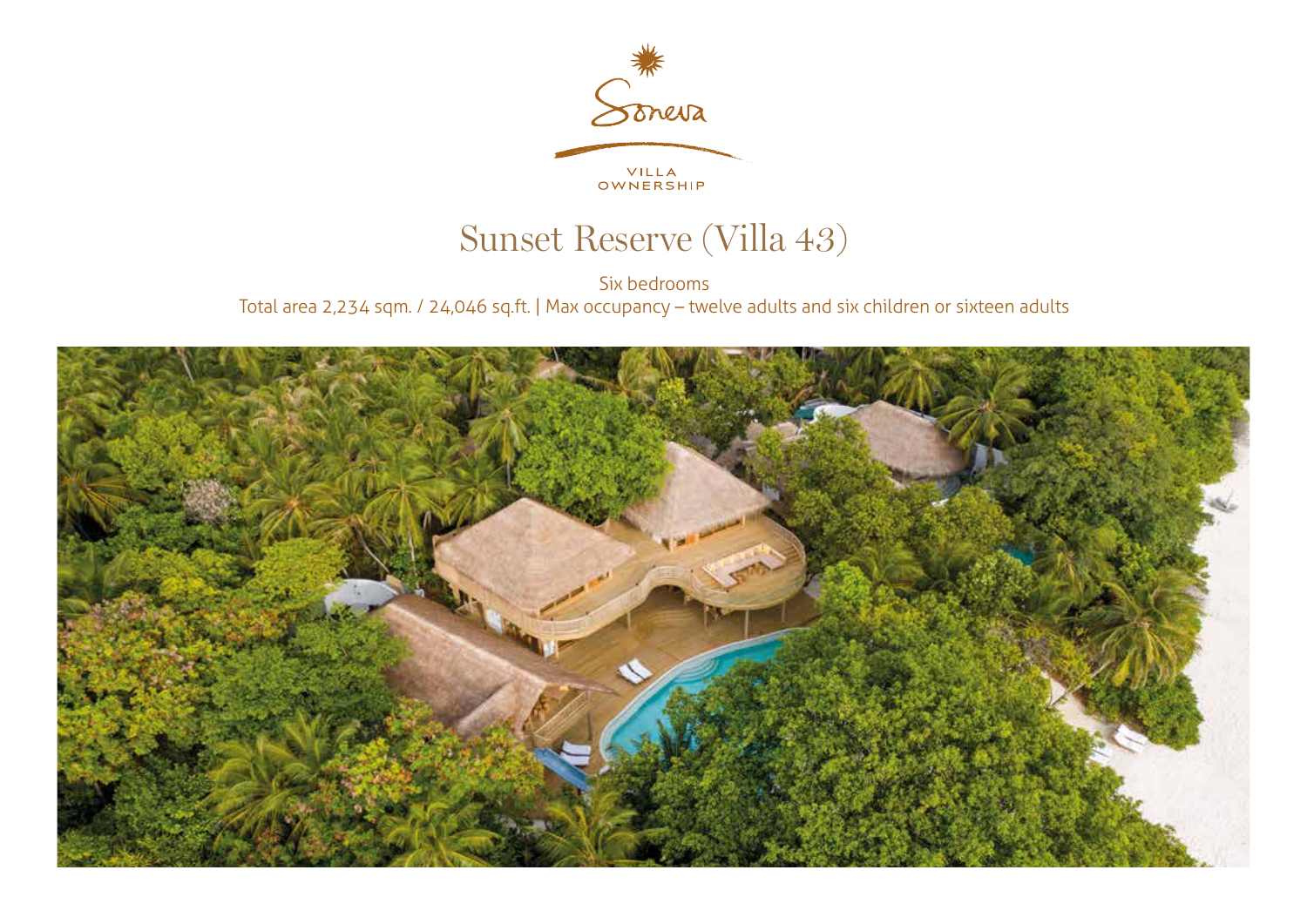

The six bedroom Sunset Reserve emerges from the trees with six separate structures rising out of the sand, and at its centre is an ancient Banyan tree. The master suite has a separate living room, and an outdoor bathroom with a sunken bath, indoor and outdoor showers, all surrounded by a water feature. There are three additional guest bedrooms, a children's bedroom and a nanny's room, each with en-suite bathrooms.

The Reserve has two pools, one directly outside the master suite, with the main pool coming with its own water slide and a sunken seating area. There is also an open-plan kitchen and dining area, a TV lounge, and library. A dedicated spa suite with a sauna and steam room and the private gym ensure you never have to leave this enclave to enjoy a signature treatment or work up a sweat.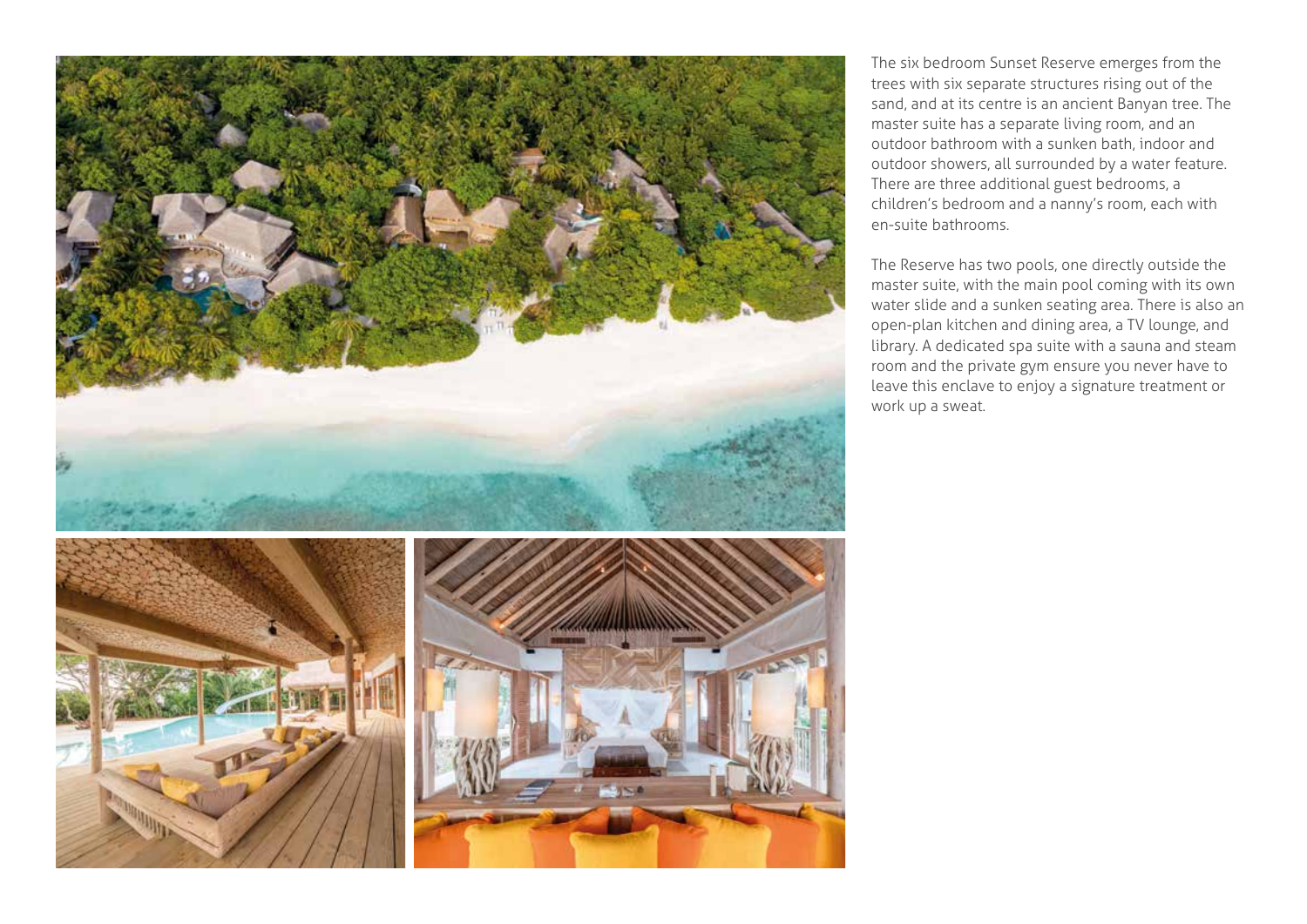









## **All the luxurious details**

- Beachfront villa made up of six buildings joined by expansive wooden decks
- The master bedroom has a private living room
- Two of the main bedrooms come with large, outdoor bathrooms complete with water feature and steam facilities. Both have large sunken bathtubs and separate showers
- Three additional spacious bedrooms come with king size beds
- There is a separate children's room with adjoining nanny's room
- All other bedrooms come with en-suite bathrooms and showers
- Expansive indoor and outdoor living areas
- An open plan kitchen and dining area, as well as a cold storage room
- TV lounge and multiple living rooms attached to bedrooms
- Two swimming pools and a water slide
- Dedicated gym and spa suite with a steam room and sauna
- Private outside sitting area with sun loungers and direct access to beach
- Overhead fan, air conditioning, extensive mini bar and personal safe
- DVD player and Bose Hi-fi system with docking station for personal iPods
- Bicycles are provided for all villas
- Wi-Fi connection is provided in villa on request
- Barefoot Butler for all villas
- IDD telephones

For reservations please contact: T: +91 124 4511000 E: reservations@soneva.com soneva.com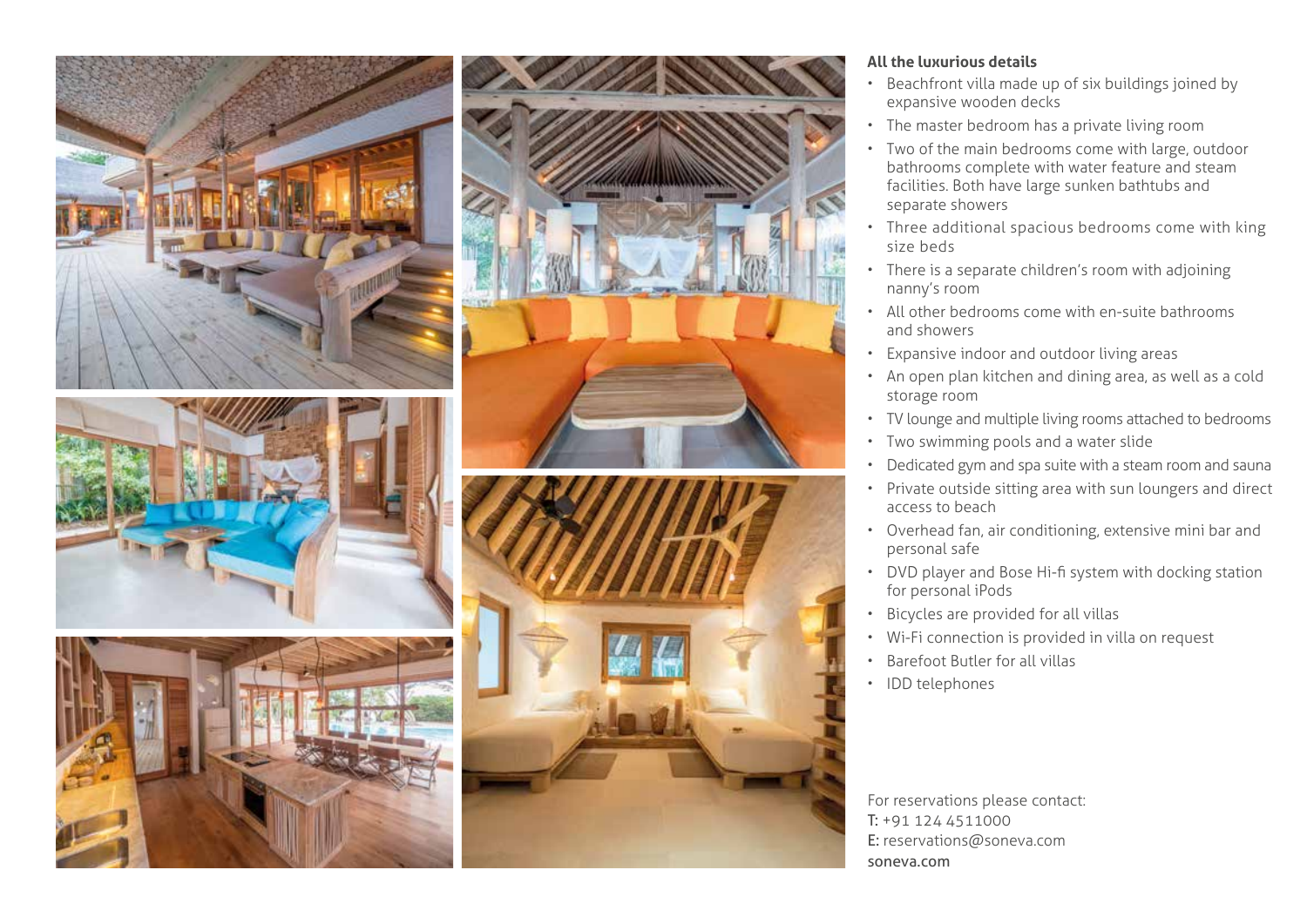

- A Entrance
- B Bicycle Parking
- C Spa
- D Steam Room
- E Sauna
- F W.C.
- G TV Lounge
- H Library
- I Guest Shower
- J Pool Deck
- K Pool
- L Children's Pool
- M **Master Bedroom**
	- M1 Master Bathroom M2 Shower
	- M3 Dressing Room
- N Kitchen
- O Wine Cellar
- P Storage
- Q **Guest Bedroom 1**
	- Q1 Guest Dressing Room Q2 Guest Bathroom
- R Kids Bedroom
- S Kids Bathroom
- T Nanny Bedroom